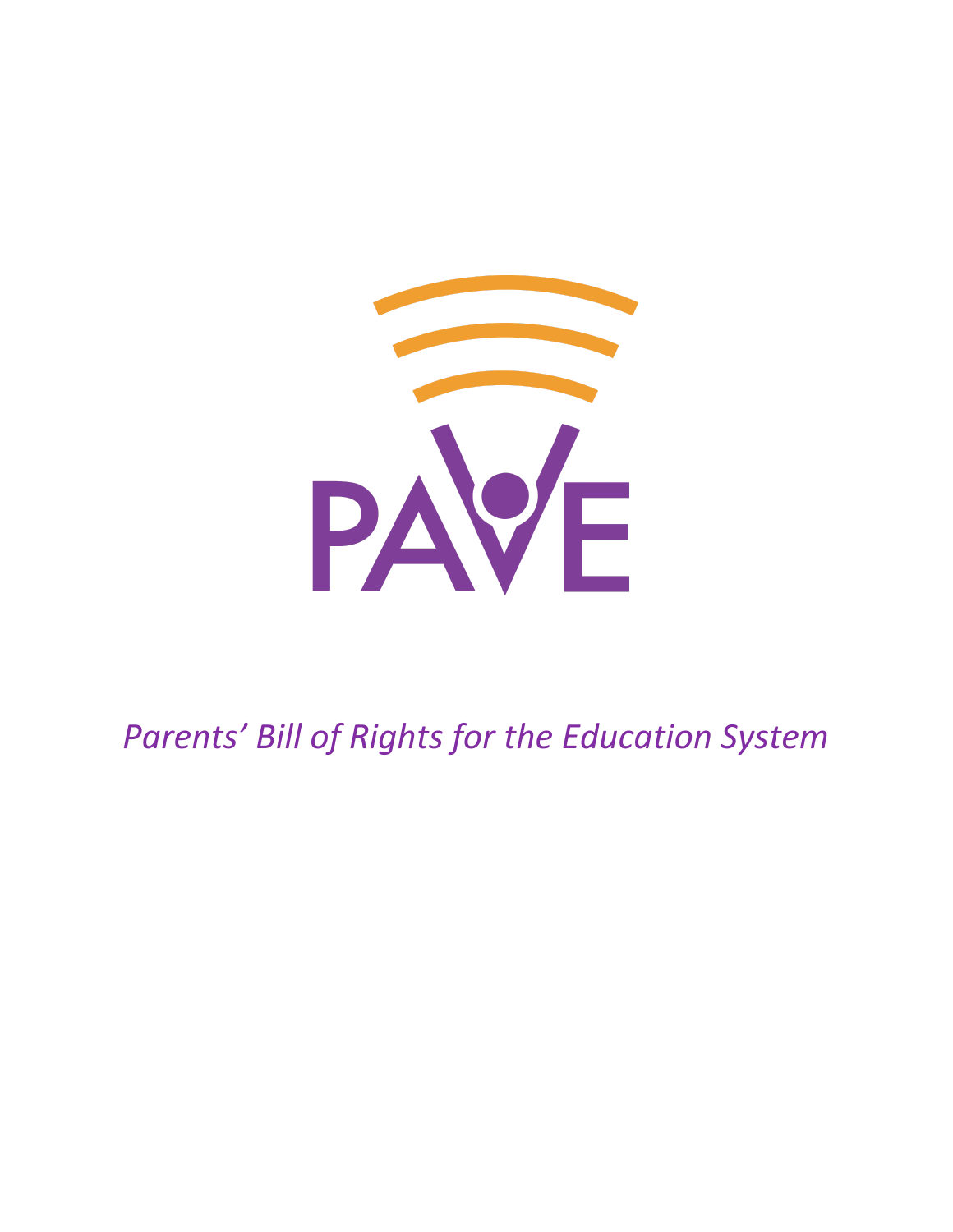

# **WHO WE ARE**

#### **Our Mission**

PAVE connects, informs, and empowers parent leaders to give families in DC a voice and choice in the vision for education in our city.

### **Our Vision**

Parents are partners and leaders with schools and policymakers to develop a diversity of safe, nurturing, and great schools for every child in every ward and community.



## **Our History**

PAVE was founded in April 2016 because we believe that for too long, parents have been informed of our education policy decisions after they have already been made instead of being invited to the table to help make them. Since 2016, PAVE has grown into a network of 3,000 DC parents and caregivers united behind a vision for an education system that is created not just for, but by and with families and guided by the following core values:

- *● Value #1: All families have access to high-quality schools and the information they need to make the best decisions for their children.*
- *● Value #2: All schools have adequate and equitable funding to support the needs of children and families.*
- *● Value #3: All students have a safe, healthy, and welcoming school environment.*
- *● Value #4: All students have access to out-of-school time and summer school programs that allow them to foster their passions and enrich their learning.*
- *● Value #5: All parents have the resources they need to support the success of their children at home and in school.*

**You can find more about PAVE parent leaders and their incredible work and accomplishments [here](https://www.dropbox.com/s/ln5qhdvb3y3vj88/PAVE%20Annual%20Report_Final_web.pdf?dl=0).**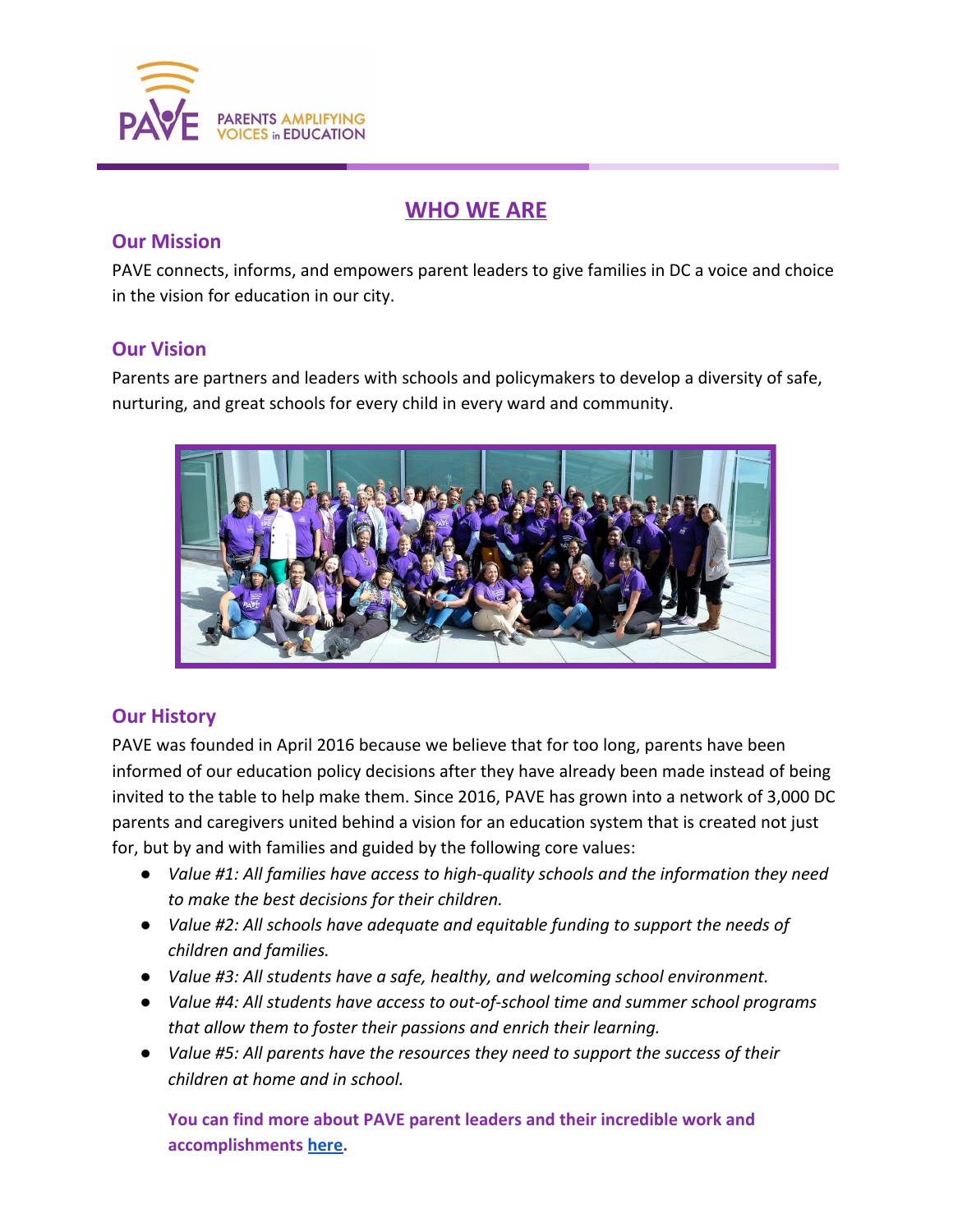

## **BACKGROUND**

As parents, we know our children best and will do whatever it takes to ensure they are cared for and succeed in life. We are a group of parents that reflect the diversity and demographics of our city who have brought together our shared experiences and expertise to outline **what we want to be true from the school system to ensure all our kids have the education they deserve and the opportunity to meet their full potential**.

Unfortunately, this is NOT what our education system in DC now looks like. **Too often, a diversity of parents from different Wards, backgrounds, incomes, races, cultures, and languages are not at the tables where decisions about our children's education and the system that supports it are made.** This is because of the many barriers that are in place that don't allow each parent in our city true access to participate and leads to an overly narrow definition of parent participation. It is not just about showing up at meetings, since if you come into our houses, **we show up for our children every single day** which distance learning during this pandemic has made all the more visible, as the school day is now ours to manage. **Our goal is to create a bill of rights for parents that creates an opportunity where we can ask things of the system - just like the system asks things of us.**

**In education, the opportunity to build a vision for what our system looks like is also often held in the hands of those who hold formal power but we all - parents, grandparents, caregivers, teachers, school leaders, school staff, and students - have so much power within and much more power together.** So, while our Parents' Bill of Rights for the DC education system (which we define as inclusive of but not limited to LEAs, DME, Committee on Education, OSSE, SBOE, PCSB) is not what is true now, it is what SHOULD and CAN be true, if we are going to build a stronger and more equitable city where families are true partners and leaders in this work. And it is even more important during these times for us as parents to create the vision for what we want to see in our system, as we are shouldering so much of the work to educate our children this year. **These are our rights and what we expect from our DC education system.**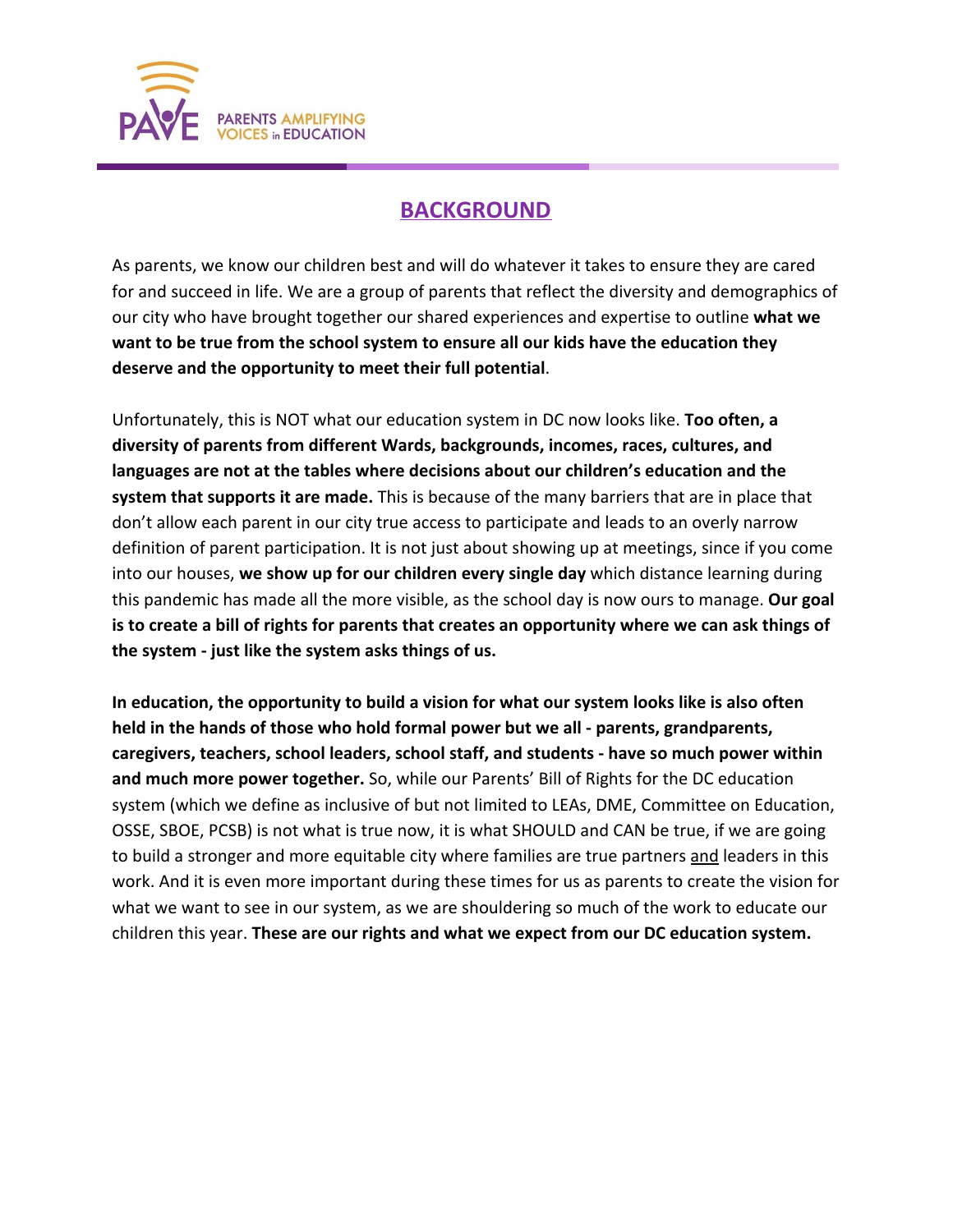

# **Parents' Bill of Rights**

## **COMMUNICATION AND PARTNERSHIP**

- I have the right to accessible, timely, and consistent communication from every school district and agency that makes decisions around education.
- I have the right to be a valued partner in my child's education.

## **TRANSPARENCY**

- I have the right to accessible, reliable, and comprehensive data about our schools so that I can make informed decisions and be able to impact and advocate for outcomes in our city's education system.
	- I have the right to transparency about staffing in our schools and in system leadership - and our system ensures that parent voice is represented in hiring and evaluation processes.
	- . I have the right to understand how schools are funded and how that funding is spent.



# **EQUITABLE RESOURCES AND OPPORTUNITIES**

- . I have the right to a fully funded education system so that all of our children have an excellent and well-rounded education in support of the whole child.
- The system provides equitable access to educational, social emotional, and enrichment resources, support, and/or opportunities both in and outside of school that will help children learn, grow, and succeed in life.



# **ADDRESSING BIAS**

. I have the right to an education system that addresses bias and historical injustice while also challenging assumptions that we have about our city's communities, schools, and people in order to ensure equity for our kids.

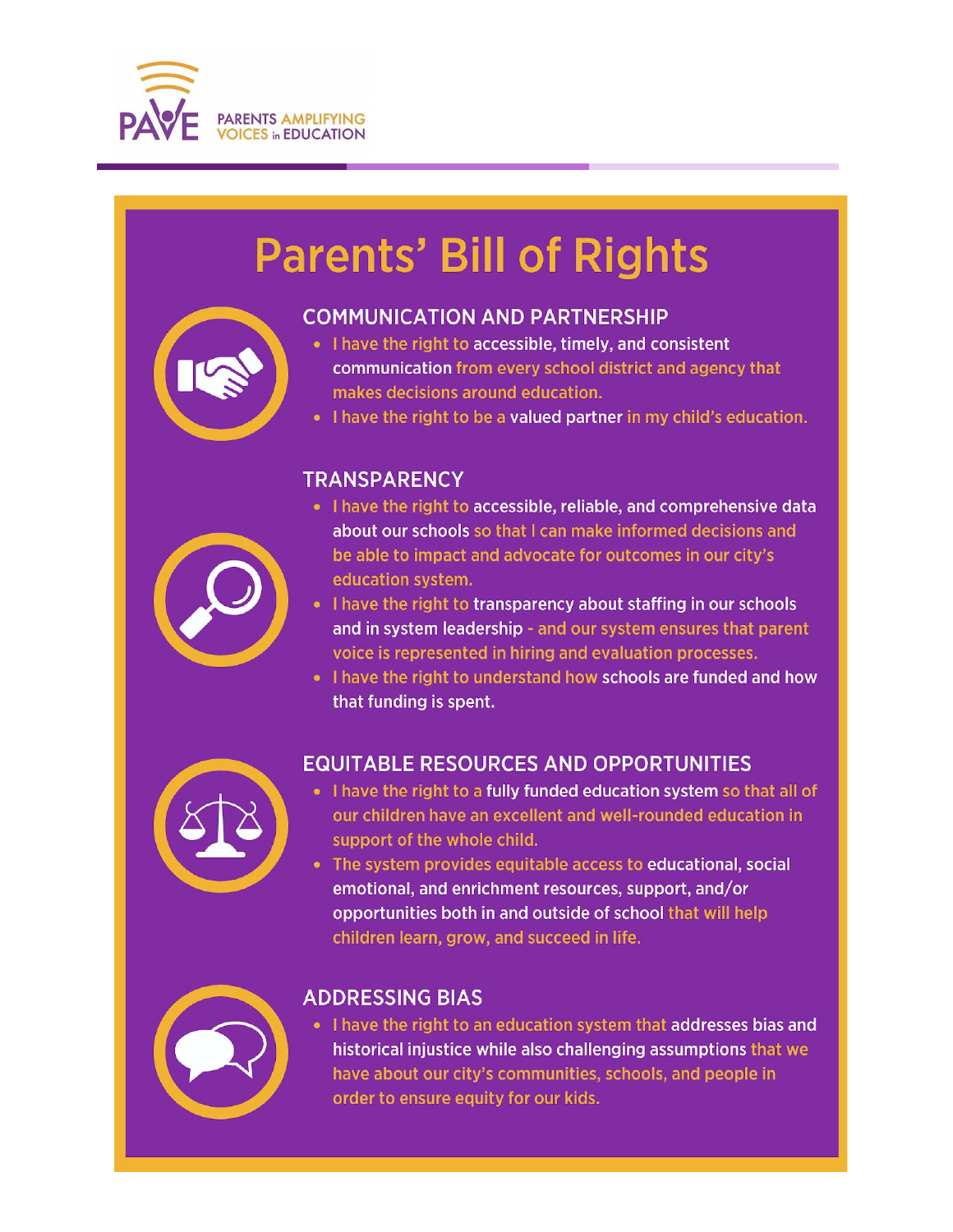

# **PARENTS' BILL OF RIGHTS FOR THE EDUCATION SYSTEM**

#### **COMMUNICATION AND PARTNERSHIP**

- **•** *I have the right to accessible, timely, and consistent communication from every school district and agency that makes decisions around education.*
	- The system supports schools to clearly and consistently communicate what our children are learning, the goals they need to meet, how they are progressing, and what support they are already getting or still need to achieve those goals.
	- When new issues or information arises, system leaders clearly and quickly articulate that information, potential solutions and/or plans to address issues or decisions, and ways that the community can get involved. This is especially important in times of crisis.
- *● I have the right to be a valued partner in my child's education.*
	- $\circ$  Parents are valued partners in their child's education at every level of the system and have shared power.
	- $\circ$  All families' input and concerns are equally valued regardless of race, ethnicity, income-level, education, or background.
	- System leaders work to seek out voices from marginalized communities that are not always heard - not just those that speak most often - and continuously assess who they are not hearing from or are unable to reach.
	- System leaders establish structures for two-way communication. Families have opportunities to get information from the system and to connect with system leaders to share their experiences, needs, and input.
	- System leaders regularly communicate what they have heard from families and other education stakeholders and how they have or planned to incorporate that input.
	- $\circ$  These opportunities are intentional and equitable to meet parents where they are and in the languages they speak. There are a diversity of methods and times for parents to engage.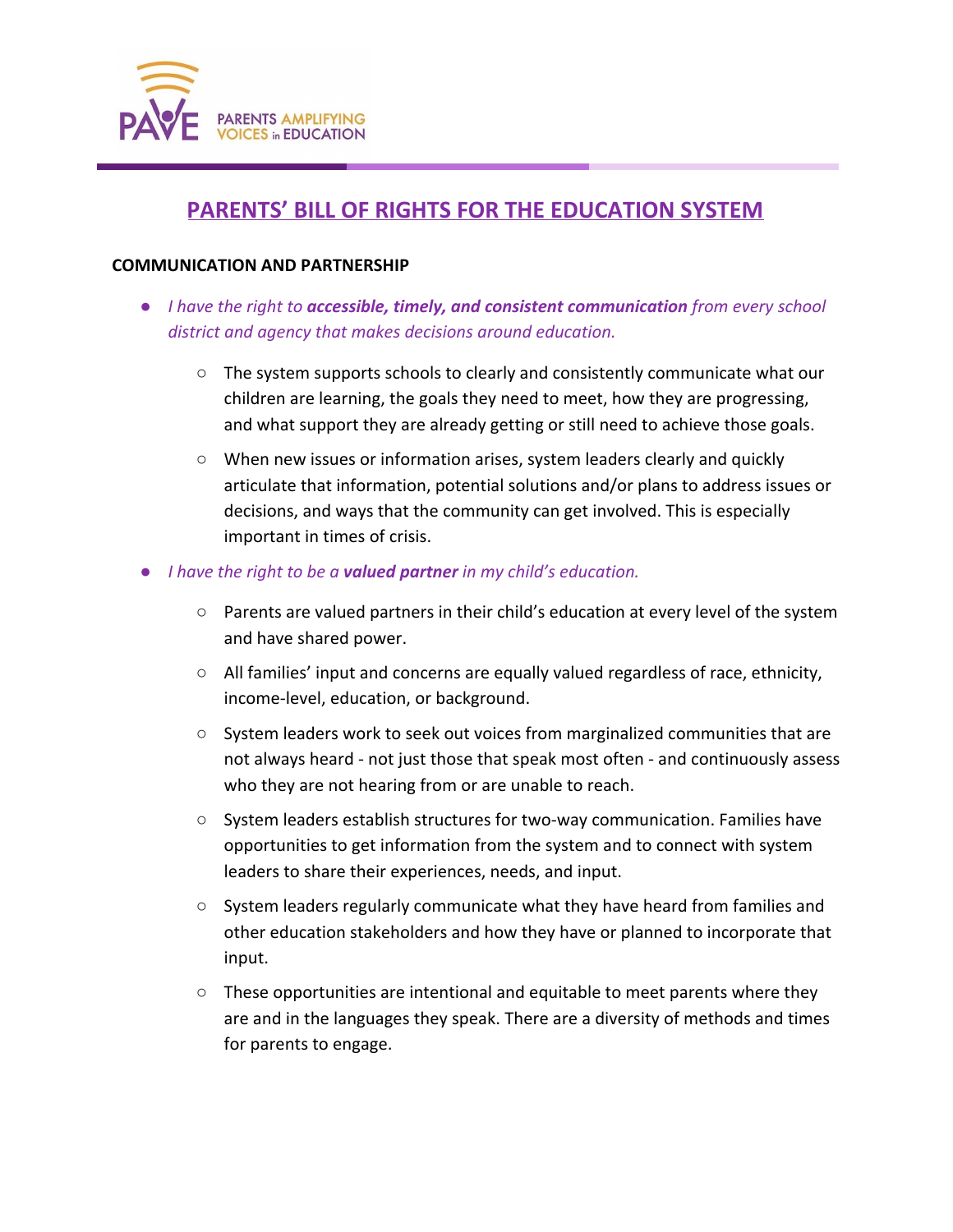

#### **TRANSPARENCY**

- *● I have the right to accessible, reliable, and comprehensive data about our schools so that I can make informed decisions and be able to impact and advocate for outcomes in our city's education system.*
	- $\circ$  Rather than parents having to search for this information, this data is proactively and consistently communicated to parents in accessible ways.
	- This information includes parent-friendly visuals and language, which is translated into the languages for each of our communities.
	- System leaders regularly create public opportunities for parents to discuss the data and co-develop solutions and plans.
	- The system is transparent about what data is collected about our children, its purpose and how it will be used, as well as how individual information will be protected, and the rationale behind any data that isn't available or cannot be shared. Parents are made aware of their rights to opt out of sharing data.
- *● I have the right to transparency about staffing in our schools and in system leadership and our system ensures that parent voice is represented in hiring and evaluation processes.*
	- These processes ensure the voices of parents of students who are most vulnerable or are not always heard are represented, including families with children with disabilities, who are at-risk, or are English Learners.
	- Parent voice is represented and valued in the hiring and evaluation processes for all levels of leadership - teachers, principals, central offices, and agencies.
- *● I have the right to understand how schools are funded and how that funding is spent.*
	- $\circ$  The system creates opportunities to inform parents about how the school funding process works and how they can engage in decision-making.
	- Parents see where and how much funding for our schools is spent including public and private dollars, and see how that compares with other schools in the system.
	- Parents are active partners in conversations about how to ensure the equitable allocation of resources in our schools and systems - including public and private dollars.